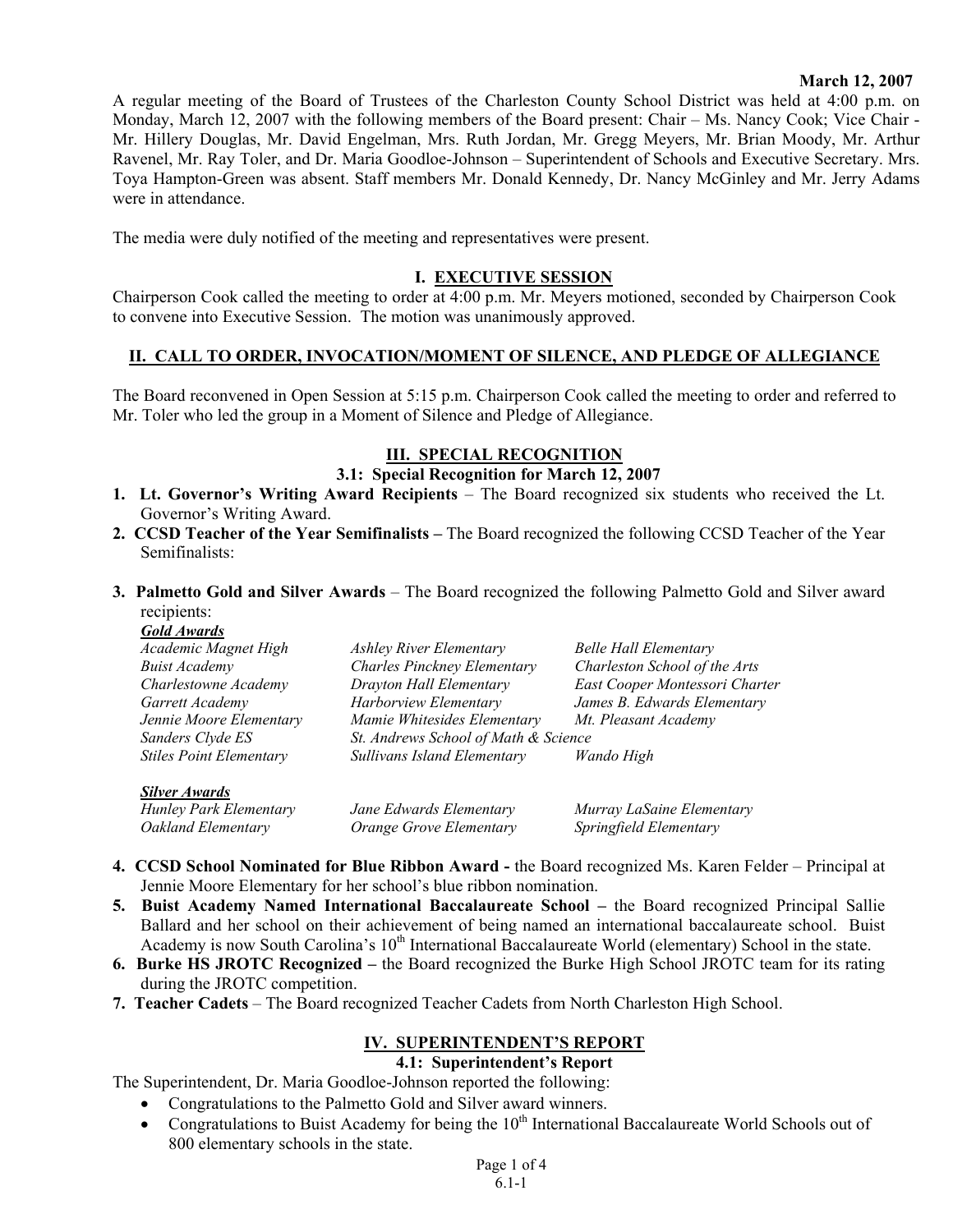- The Board will receive a budget update during the Management Reports.
- Administrators and staff will travel to Columbia on April 11, 2007 instead of March 14, 2007 to present a quarterly update on Burke to the S.C. State Board of Education.
- The New Teacher Project is looking for teachers to work at Burke High and Burke A+.
- The following schools, Burke, Brentwood, Baptist Hill, North Charleston High, and Stall High will present to the RAAC Committee on Tuesday, March 20, 2007.
- The District held a Teacher Recruitment Fair on Saturday, March 10, 2007.
- Burke High and A+ Programs completed the second administration of MAP. Graphs and pie charts showing growth will be taken to Columbia to share with the State Board.
- Orientation for new Board members will be held on Wednesday, March 14, 2007.
- The next Board Workshop will be held Monday, March 19, 2007 followed by a Special Called Board Meeting.
- The demolition of the old Sanders Clyde facility will soon take place. The new school will open August 2009.

# **V. VISITORS, PUBLIC COMMUNICATIONS**

## **5.1: Visitors, Public Communications**

- 1. Ms. Beverly Gadsden-Burch addressed the Board on behalf of the Interdenominational Ministerial Alliance in support of High Tech High at Rivers. Mrs. Gadsden-Burch also spoke in opposition of charter schools.
- 2. Ms. Cindy Clark, a Charleston/Berkeley County State Board member introduced herself to the county Board.
- 3. Ms. Lynn Carroll, a Drayton Hall parent, urged staff to seek a quicker way to evaluate students for learning disabilities.
- 4. Mr. Ken Hubbard, a NAACP Education Committee representative, spoke in opposition of having a charter school at the Rivers facility.
- 5. Mr. Alan Simmons, a Ministerial Alliance representative, addressed the Board in support of the Preservation High and High Tech High programs at the Rivers facility.
- 6. Ms. Carolyn Sally encouraged the Board not to cut funds for mentally-ill students.

#### **VI. APPROVAL OF MINUTES/EXECUTIVE SESSION AGENDA ITEMS 6.1: Open and Executive Session Minutes of February 26, 2007**

Mr. Meyers motioned, seconded by Mr. Engelman to approve the Open and Executive Session Minutes of February 26, 2007. The motion was approved 8-0.

## **6.2: Motions of Executive Session of March 12, 2007**

The Board acted on the following Executive Session Agenda items of March 12, 2007 as follows:

- **1.1: Student Transfer Appeals (17)** Approved C, D and K; Upheld Denial A, B, F and N; Approve Release – E, G, H, I, J., L, M, O, P, Q, and R. The motion was approved 6-2 (Douglas and Jordan opposed).
- **1.2: Student Appeal** discussed a student appeal in Executive Session; no action was taken.
- **1.3 District 4 Constituent Board Vacancy** Approved a recommendation from the District 4 Constituent Board to appoint Ms. Brenda Randolph to serve the remainder of Mr. Michael Crosby's term. The motion was approved 7-1 (Engelman opposed).
- **1.4: Appointment Executive Director of Curriculum and Instruction** This item was pulled from the agenda; no action was taken.

**1.5: Contractual Matters** – Approved a motion to authorize the Superintendent to move forward with the contract to acquire 15 acres of land on James Island. The motion was approved 8-0.

## **6.3: Financial Minutes of February 26, 2007**

Mr. Meyers motioned, seconded by Mr. Moody to approve the Financial Minutes of February 26, 2007. The motion to approve the minutes was approved 8-0.

#### **VII: MANAGEMENT REPORTS**

Mr. Donald Kennedy, Chief Financial Officer reported the following: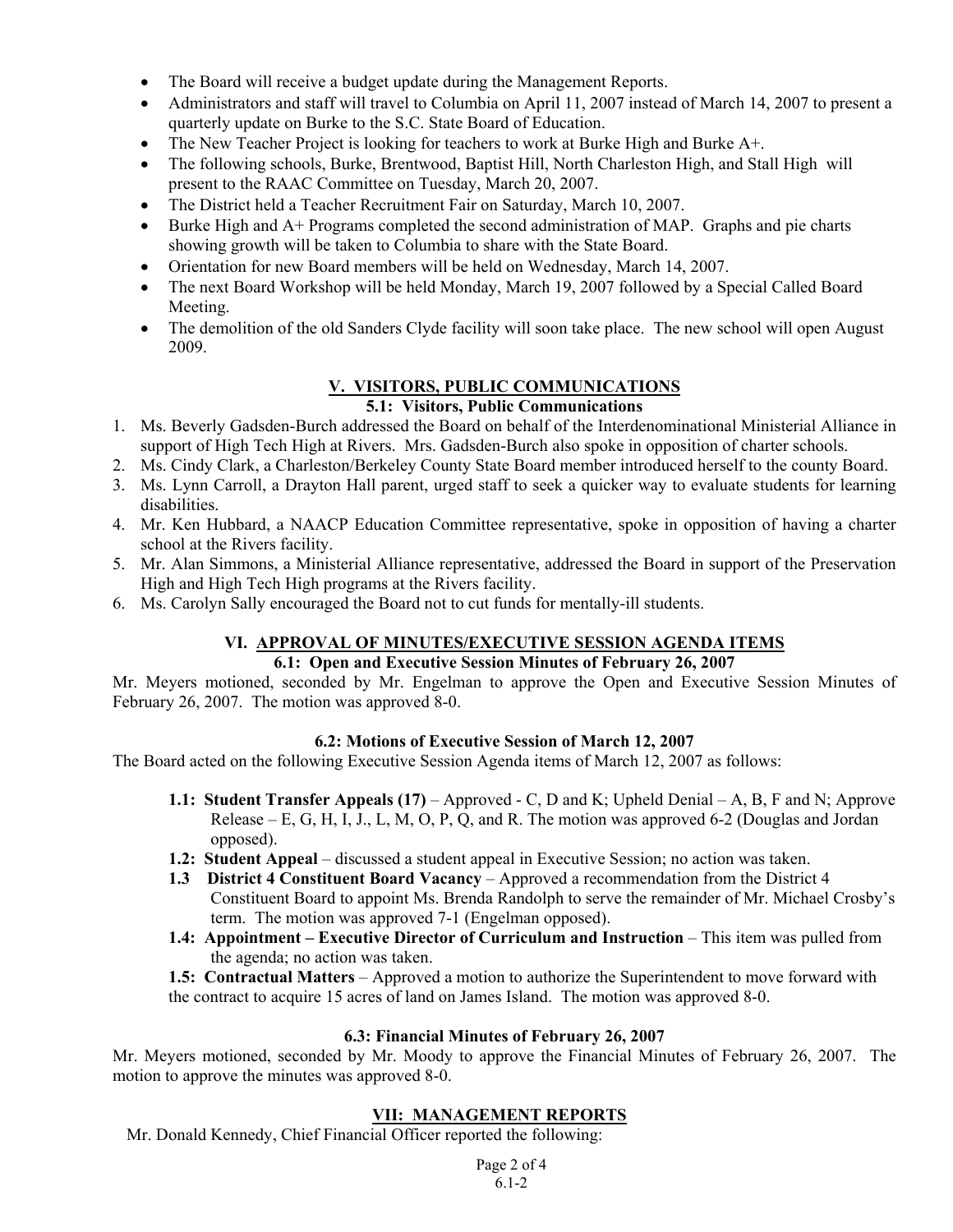- CCSD recently received information on reduced state funding for FY08.
- The projected deficit is due in part to a \$15 million decrease in state revenues distributed to Charleston and increase in mandated expenditures of \$12.1 million unfunded mandates that are required by the state.
- CCSD's projected budget deficit is driven primarily by three factors: the state's education funding formulas, unfunded state mandates, and impact of the new property tax reform bill.
- It is anticipated that Charleston County will have the biggest decrease in funding in the state.
- The Index of Taxpaying Ability is driving the increase.
- Charleston's index is the highest and Clarendon is the state's lowest.
- Local districts have the ability to pick up the loss of state revenue through local taxes. However, Charleston cannot raise taxes because of the property tax reform bill.
- Revenue in Charleston County from FY01 FY08 reveals a decrease of \$45.1 million in state funding. Increased local taxes were used to address these decreases.
- The following recommendations were made to Charleston Legislators:
	- o It is recommended that the state hold Charleston County School District harmless in FY08 from the proposed \$15 million state revenue reduction.
	- o Update the state's education funding formulas to ensure fairness in how state revenue dollars are allocated.
	- o Implement the new property tax reform bill in a manner that allows school districts to calculate their FY08 revenue from the new sales tax based on the amount of revenue they would have received had there not been a property tax reform bill.
	- o Create legislation to exempt school districts from paying South Carolina sales tax.

At this time, Mr. Ravenel complemented Dr. Goodloe-Johnson and Mr. Kennedy for addressing this matter with Senator Glenn McConnell and House Speaker Bobby Harrell. Mr. Ravenel also suggested the charter funding which is based on inflation factor of 4.6% be protested to State Superintendent Rex, Senator Glenn McConnell and House Speaker Bobby Harrell.

## **VIII: CHARLESTON PLAN FOR EXCELLENCE**

The Board did not receive a Charleston Plan for Excellence update at this meeting.

#### **IX**. **POTENTIAL CONSENT AGENDA ITEMS**

#### **9.1: Policy Revisions – GBXXX – Progressive Discipline, GBEB – Employee Conduct, GBXXXX – Record Retention Policy, KJ – Guidelines for Moment of Silence or Invocation for School-based Events or Activities, and DXXX – Lawrence G. Derthick, Jr. Memorial Trust Fund**

Mr. Moody motioned, seconded by Mr. Toler approval of a recommendation to the policies listed above. The motion was approved 8-0.

#### **9.2: Home Instruction Applications**

Mr. Moody motioned, seconded by Mr. Meyers approval of two home school applications. The amended motion was approved 7-1 (Douglas opposed).

#### **9.3: Facility Use Request – Burke High**

Mr. Moody motioned, seconded by Mr. Toler approval of the recommendation to approve the application for use of Burke High School. The motion was approved 8-0.

#### **9.4: Surplus Property**

The Board received surplus property information. No action was taken.

#### **9.5: Policy Regulation – GCFAA - R**

The Board received Policy Regulation GCFAA-R as information.

By consensus, the Board approved a motion to have the Board Chair, Vice Chair and Superintendent of Schools participate in a conference call on March 20, 2007 to discuss the application.